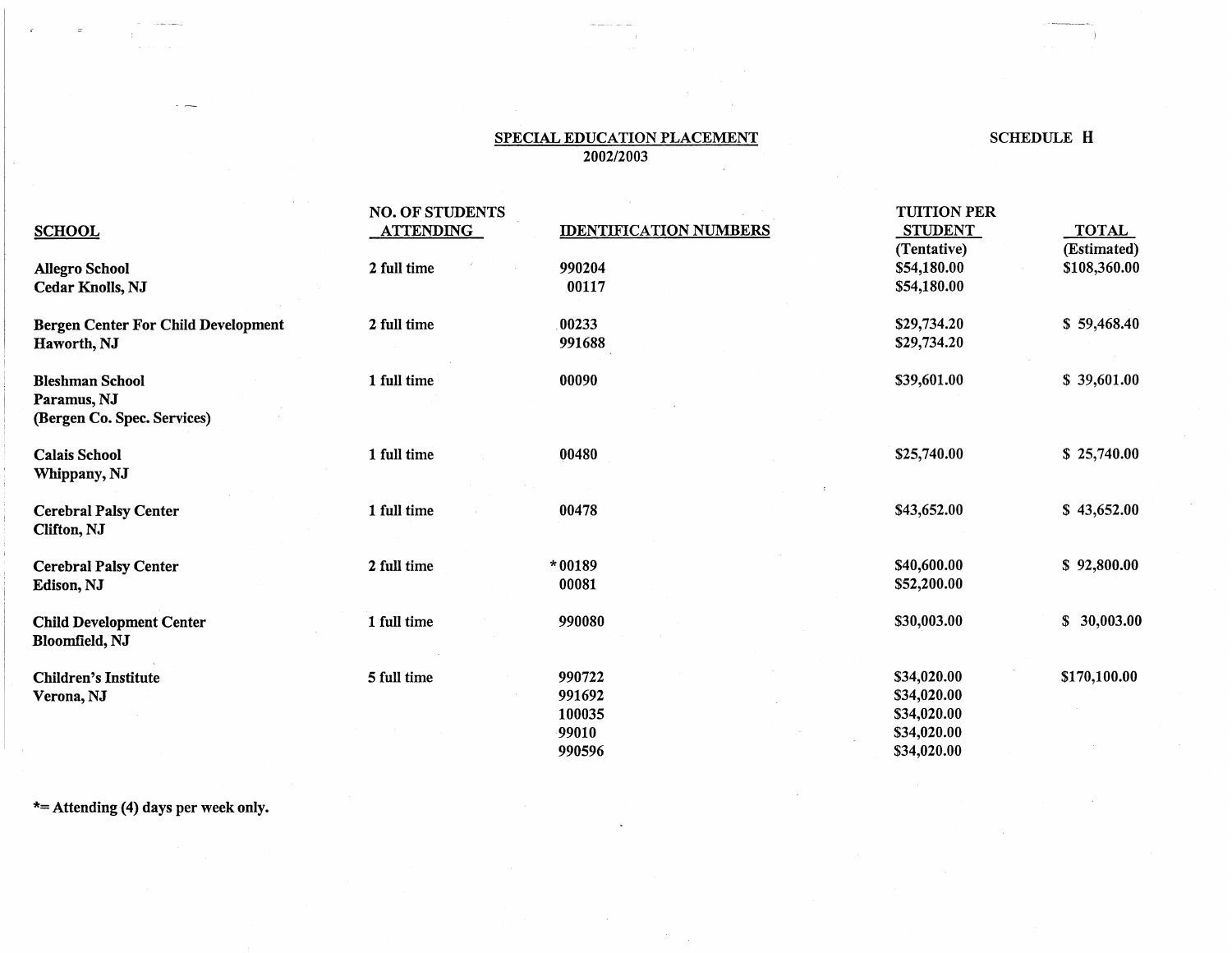| <b>SCHOOL</b>                                                | <b>NO. OF STUDENTS</b><br><b>ATTENDING</b> | <b>CLASSIFICATION</b>                                   | <b>TUITION PER</b><br><b>STUDENT</b><br>(Tentative)                                    | <b>TOTAL</b><br>(Estimated) |
|--------------------------------------------------------------|--------------------------------------------|---------------------------------------------------------|----------------------------------------------------------------------------------------|-----------------------------|
| <b>Children's Learning Center</b><br><b>Cedar Knolls, NJ</b> | 1 full time                                | 990540                                                  | \$37,294.20                                                                            | \$37,294.20                 |
| <b>Community High School</b><br>Teaneck, NJ                  | 2 full time                                | 252503<br>482504                                        | \$32,565.00<br>\$32,565.00                                                             | \$65,130.00                 |
| <b>Community Lower School</b><br>Teaneck, NJ                 | 2 full time                                | 109995<br>079058                                        | \$25,301.00<br>\$25,301.00                                                             | \$50,602.00                 |
| <b>Craig School</b><br>Lincoln Park, NJ                      | 1 full time                                | 505005                                                  | \$25,00000                                                                             | \$25,000.00                 |
| <b>Douglass Developmental Center</b><br>New Brunswick, NJ    | 1 full time                                | 990099                                                  | \$79,005.61                                                                            | \$79,005.61                 |
| <b>ECLC</b><br>Chatham, NJ                                   | 6 full time                                | 901030<br>990010<br>990209<br>990084<br>990364<br>00103 | \$25,475.00<br>\$25,475.00<br>\$25,475.00<br>\$25,475.00<br>\$25,475.00<br>\$25,475.00 | \$152,850.00                |
| <b>Essex Valley High School</b><br>W. Caldwell, NJ           | 1 full time                                | 069601                                                  | \$31,373.00                                                                            | \$31,373.00                 |
| <b>Felician School</b><br>Lodi, NJ                           | 1 full time                                | 990919                                                  | \$23,380.00                                                                            | \$23,380.00                 |
| <b>Godwin School</b><br>Midland Park, NJ                     | 1 full time                                | 992320                                                  | \$38,319.00                                                                            | \$38,319.00                 |

(Bergen Co. Spec. Services)

-2-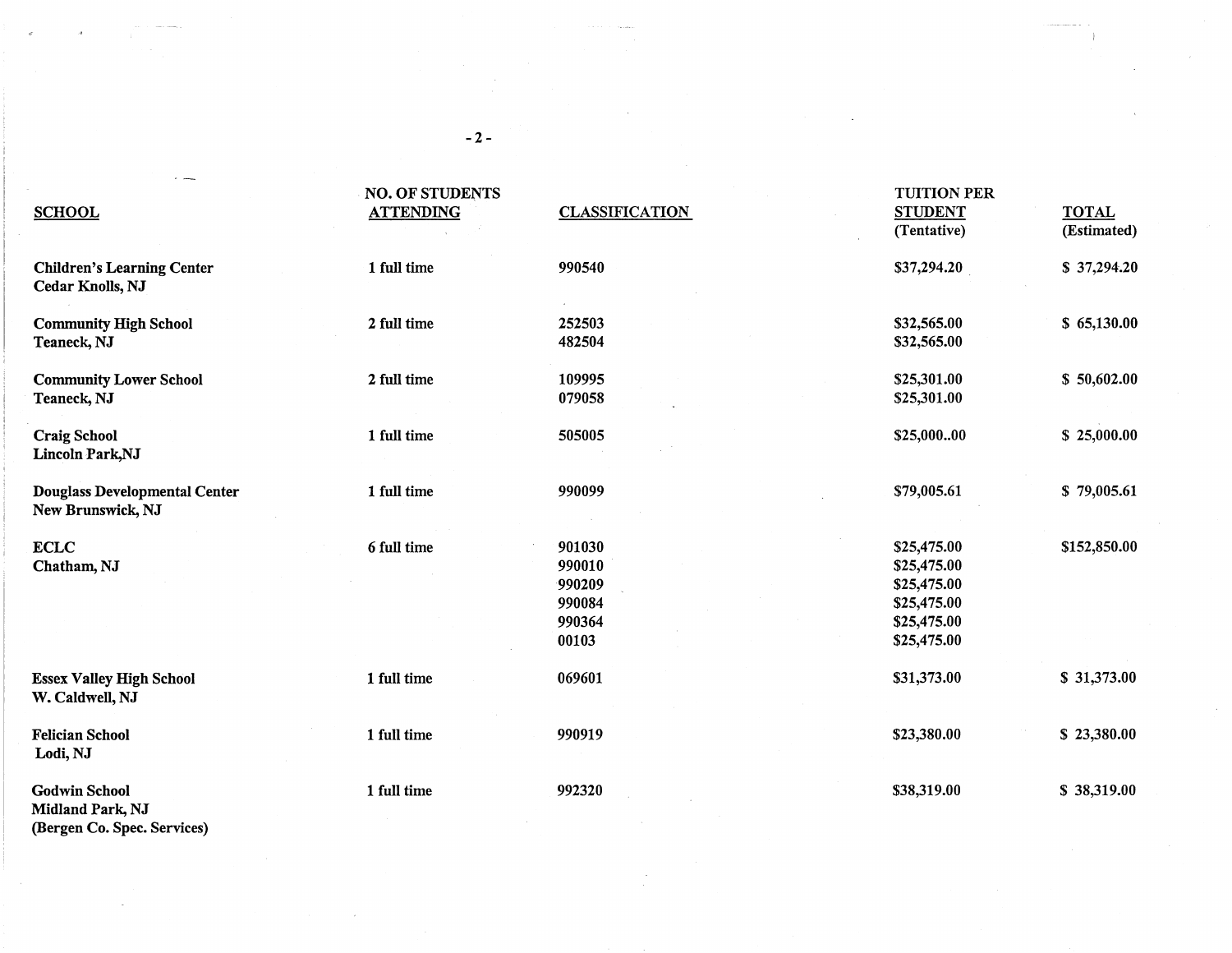| <b>SCHOOL</b>                                                                              | <b>NO. OF STUDENTS</b><br><b>ATTENDING</b> | <b>CLASSIFICATION</b> | <b>TUITION PER</b><br><b>STUDENT</b><br>(Tentative) | <b>TOTAL</b><br>(Estimated) |
|--------------------------------------------------------------------------------------------|--------------------------------------------|-----------------------|-----------------------------------------------------|-----------------------------|
| <b>High Point School</b><br>$\overline{\phantom{a}}$<br>Lodi, NJ                           | 2 full time                                | 090004<br>217505      | \$29,906.00<br>\$29,906.00                          | \$59,812.00                 |
| <b>Holmstead School</b><br>Ridgewood, NJ                                                   | 1 full time                                | 192502                | \$30,228.00                                         | \$30,228.00                 |
| <b>Horizon School</b><br>Livingston, NJ<br>(CP Assoc. of No. Jersey)                       | 1 full time                                | 00482<br>$\mathsf{r}$ | \$39,425.00                                         | \$39,425.00                 |
| <b>Lakeview Learning Center</b><br>Wayne, NJ                                               | 1 full time                                | 312505                | \$32,886.00                                         | \$32,886.00                 |
| <b>Midland School</b><br>North Branch, NJ                                                  | 1 full time                                | 00054                 | \$27,468.00                                         | \$27,468.00                 |
| <b>Millburn Regional Day</b><br>Millburn, NJ<br>(Bergen Co.Spec. Services)                 | 1 full time                                | 990203                | \$40,903.00                                         | \$40,903.00                 |
| Montclair State U. Psychoeducation Center<br><b>Demonstration Program</b><br>Montclair, NJ | 1 full time                                | 00474                 | \$56,700.00                                         | \$56,700.00                 |
| <b>Phoenix Learning Center</b><br>Nutley, NJ                                               | 1 full time                                | 00483                 | \$37,800.00                                         | \$37,800.00                 |
| <b>Sage Day School</b><br>Boonton, NJ                                                      | 1 full time                                | 00484                 | \$32,900.00                                         | \$32,900.00                 |

-3-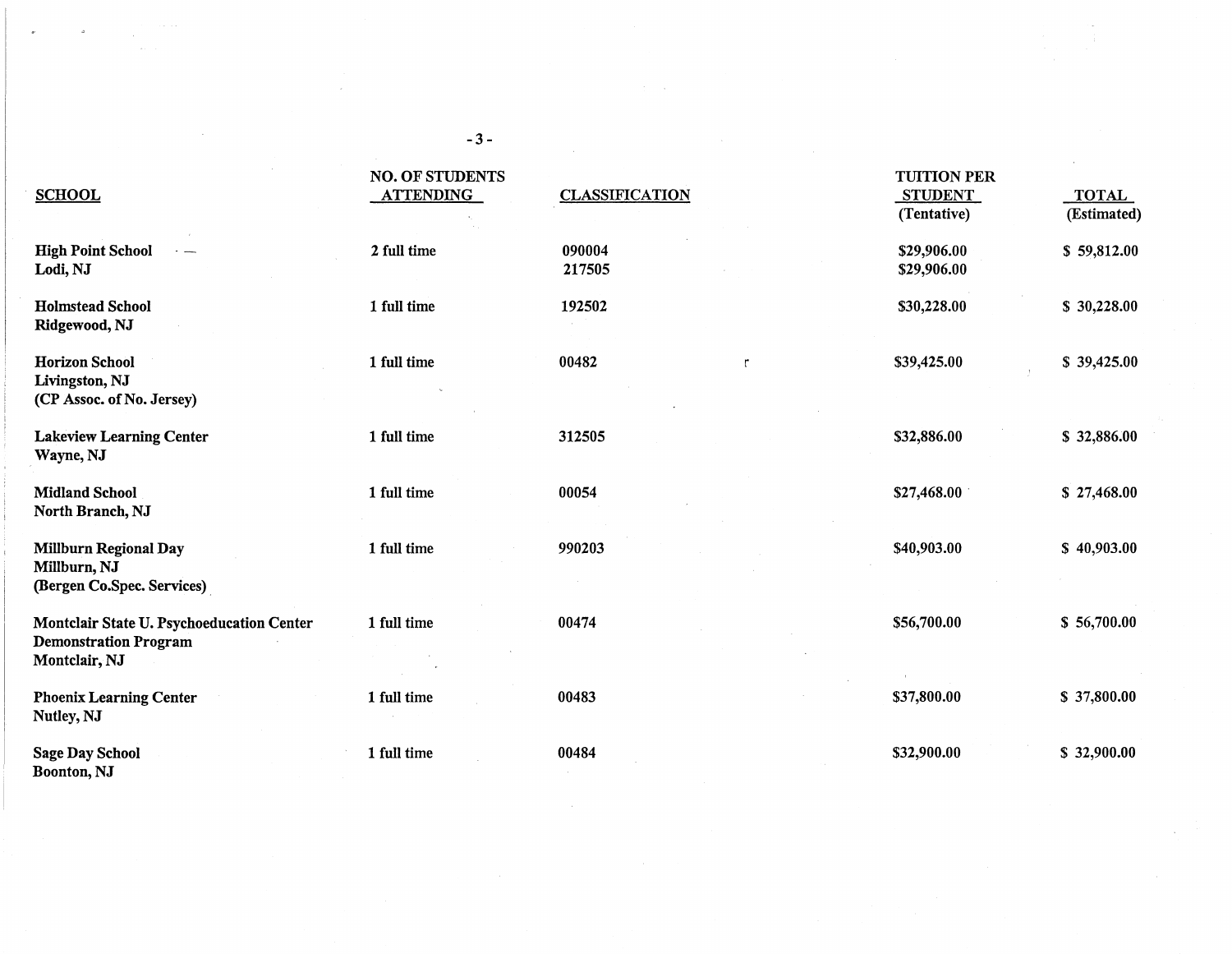| <b>SCHOOL</b>                                                                            | $-4-$<br><b>ATTENDING</b> | <b>NO. OF STUDENTS</b><br><b>CLASSIFICATION</b>        | <b>STUDENT</b><br>(Tentative)                                                          | <b>TUITION PER</b><br><b>TOTAL</b><br>(Estimated) |
|------------------------------------------------------------------------------------------|---------------------------|--------------------------------------------------------|----------------------------------------------------------------------------------------|---------------------------------------------------|
| V. Sawtelle Learning Center<br>Montclair, NJ<br>(Youth Consultation Services)            | 1 full time               | 990271                                                 | \$39,468.60                                                                            | \$39,468.60                                       |
| <b>Shaler Academy</b><br>Ridgefield, NJ<br>(Ridgefield Bd. Of Ed.)                       | 2 full time               | 00424<br>991726                                        | \$38,050.00<br>\$38,050.00                                                             | \$76,100.00                                       |
| <b>Shepherd Academy</b><br>Morristown, NJ                                                | 1 full time               | 991128                                                 | \$34,977.60                                                                            | \$34,977.60                                       |
| <b>Slocum/Skewes</b><br>Ridgfield, NJ<br>(Ridgefield Bd. of Ed.)                         | 1 full time               | 00236                                                  | \$38,050.00                                                                            | \$38,050.00                                       |
| <b>Therapeutic School</b><br>Belleville, NJ                                              | 2 full time               | 991752<br>00486                                        | \$37,220.40<br>\$37,220.40                                                             | \$74,440.80                                       |
| <b>Union Street School</b><br>38,319.00<br>Hackensack, NJ<br>(Bergen Co. Spec. Services) | 1 full time               | 00459                                                  | \$38,319.00                                                                            | \$38,319.00                                       |
| <b>Washington Academy</b><br>Cedar Grove, NJ                                             | 6 full time               | 991068<br>991481<br>990224<br>00479<br>475004<br>00476 | \$29,203.20<br>\$29,203.20<br>\$29,203.20<br>\$29,203.20<br>\$29,203.20<br>\$29,203.20 | \$175,219.20                                      |
| <b>Windsor Learning Center</b><br>Pompton Lakes, NJ                                      | 2 full time               | 00481<br>991260                                        | \$37,577.00<br>\$37.577.00                                                             | \$75,154.00                                       |

 $\label{eq:2} \begin{array}{c} \mathcal{L}_{\text{max}} \\ \mathcal{L}_{\text{max}} \\ \mathcal{L}_{\text{max}} \end{array}$ 

 $\mathcal{L}^{\text{max}}_{\text{max}}$  and  $\mathcal{L}^{\text{max}}_{\text{max}}$